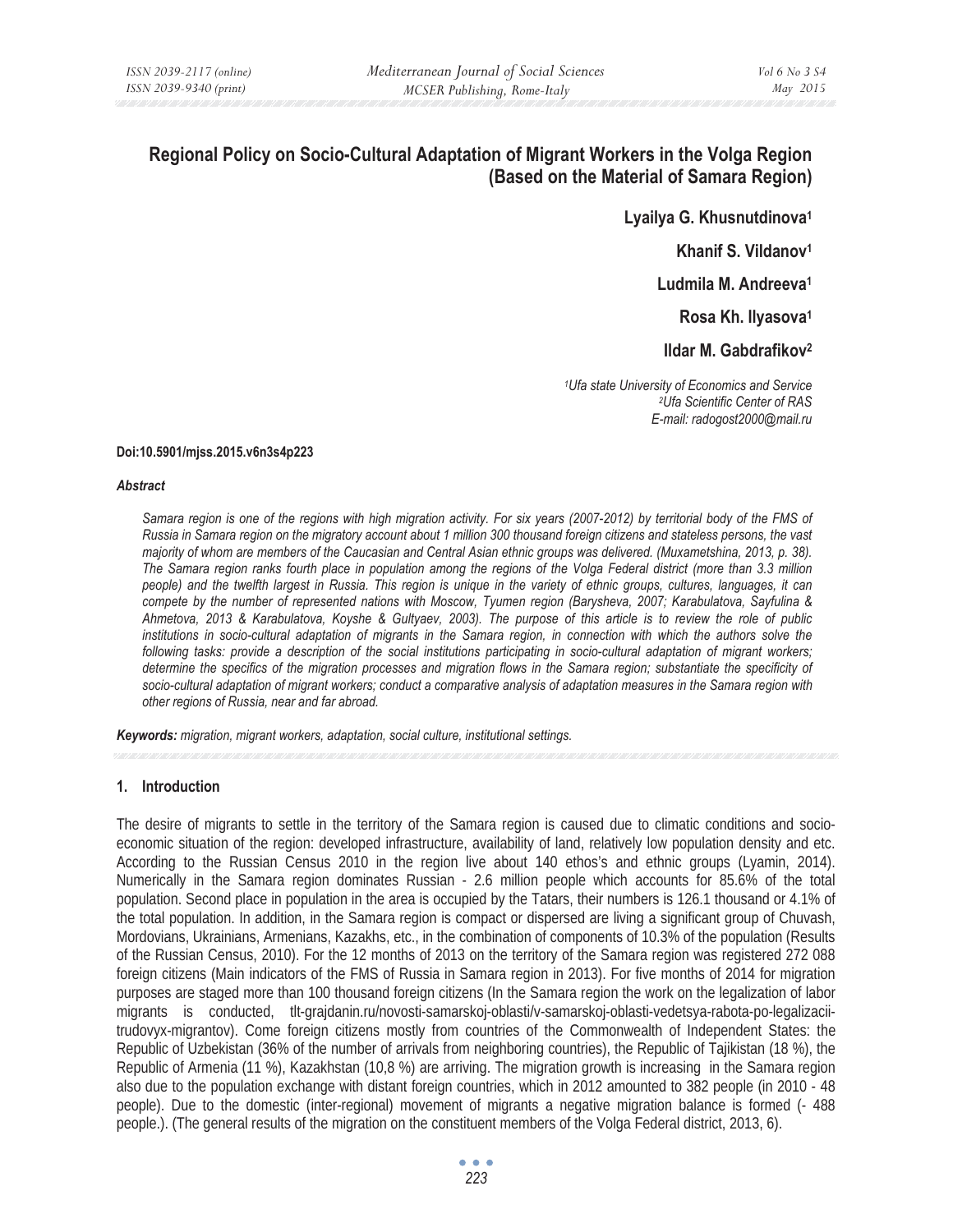The vast majority of migrants are settling in urban areas (82 % of the migration growth of the region) that corresponded to the level of urbanization of the region. The greatest population growth was observed in 2012 in city districts: Samara - 5,2 thousand, Kinel - 0,4 thousand, Chapaevsk - 0,3 thousand people and Pokhvistnevo - 0.2 thousand people. In the region, much is being done on the integration of migrants into the local community, as one of the priority directions of realization of the state national policy in the Samara region is the creation of favorable conditions for socio-cultural adaptation of migrants.

Russia is a state that is actively receiving migrants along with the USA, Germany, France, Canada and other major immigration countries (Lee & Rutina, 2009). In big cities and different regions of Russia, high population growth rates with a variety of cultural characteristics, in various degrees different from the host, generate a number of serious social problems (Ryazantsev, et al 2014; Karabulatova, 2013 & Karabulatova & Polivara, 2013). Intensive growth of ethno phobia and migrant phobia, the distribution of these phobias on the indigenous peoples of Russia, the marginalization of the sociocultural environment of large cities are just some of the problems, associated with the regulation of migration processes (Zamaletdinov, Karabulatova, Yarmakeev & Ermakova, 2014 & Ryazantsev, Pismennaya, Karabulatova & Akramov, 2014). As a result of these processes happens a powerful transformation of the identity of the migrant, which absorb a new culture, often marginalizing, losing its own individuality (Karabulatova, 2013, p. 753-754), however ethnopsycholinguistic norms of the host community turned to be not so effective in socio-cultural adaptation of migrants (Karabulatova & Polivara, 2013, p. 834).

Today in Western civilization at the expense of the immigration inflow are solved some major problems, which are not solved by using of internal resources. Even to maintain the current standard of living it is necessary to replenish the population in connection with the depopulation of the "titular" ethnic groups; ensuring of the huge demand in low-skilled labor force; the feed of science intensive industries, the spheres of science and education of highly qualified personnel, necessary to maintain competitiveness. These problems are equally concerned Russia, but adequate mechanism for their solution still does not exist on the level of a coherent state program and procedural arrangements. To neutralize the negative impacts and enhance the positive effect, received from labor migration, the tools of public policare used. Mistakes in the choice of benchmarks of migration policies cause an undesirable reaction in the form of growth of illegal migration and subsequent social activity of returning migrants. In this area especially apparent is ineffectiveness of hard, legislative measures and the need for indirect, coordinating influences on the part of states and governments.

## **2. Materials and Methods**

Social adaptation of migrants is largely a promising object of study of contemporary sociological theory. Being in its content and functions an integrative social science, sociology includes in the scope of the analysis all spheres of life of society on a broad interdisciplinary basis. However, believing in the spotlight of the man and his activity, sociology in a systematic and organic unity considers objective and subjective aspects of human activity. This very approach contributes to a fuller disclosure of regularities and mechanisms of migration processes in society, ultimately bringing together subject fields of philosophy, psychology, cultural studies and sociology.

The theoretical-methodological basis of this study also includes theoretical principles to the study of adaptive processes prevailing in social geography (Works of V. Anuchin, E. Alayev, Y. Saushkin), in adaptational psychology (L. Dikaya, V. Petroshevsky, N. Stepanov, A. Sukharev, G. Oberg, B. Hopson) and urbanology (Dridze, O. Janicki). The works of many scientists are devoted to the study of patterns, trends, types, shapes and directions of migration. The efforts of geographers (J.A. Zaionchkovskaya, V.M. Moiseenko, V.I. Perevedentcev, N.V. Yuxneva & others) aimed to identify patterns of interaction between nature and society, as reflected in historical trends of settlement and migration. The subject of study of historians and sociologists has recently become the problems of displacement. Their work has received national color, where migration is considered from the standpoint of the formation of ethnic enclaves (L.N. Gumilev, V. Starovoitova, Z. V. Sikevich). Research of economists (G. S. Vechkanov, R. A. Kostin, L. L. Rybakovsky, S. V. Ryazantsev and others) are linked with the formation of labor resources, urbanization processes, structure of the economy. The social consequences of forced migration are discussed in several studies on youth (Z. V. Sikevich, T. S. Sulimova, B. A. Ruchkin, V. I. Chuprov, M. V. Sava and others). Approaches to the creation of "migrationology" (M. B. Denisenko, V. A. Iontsev, B. S. Choreev) are significantly augmented in the new environment of the researchers of forced migration, migration policy, social work with migrants (J. E. Bulatetskaya, V. P. Moshnyaga, V. A. Tishkov, A. Khokhlov, T. N. Yudina and other). Of a known interest are estimates of foreign experts on ethnic relations in the former Soviet Union (P. Goldman, J. Lagshdus, V. Zaslavsky and others).

The empirical base of the study was the results of sociological research, conducted by the authors on the basis of "National culture" of Ufa state University of Economics and service. In the study, conducted in 2010-2014, for a total were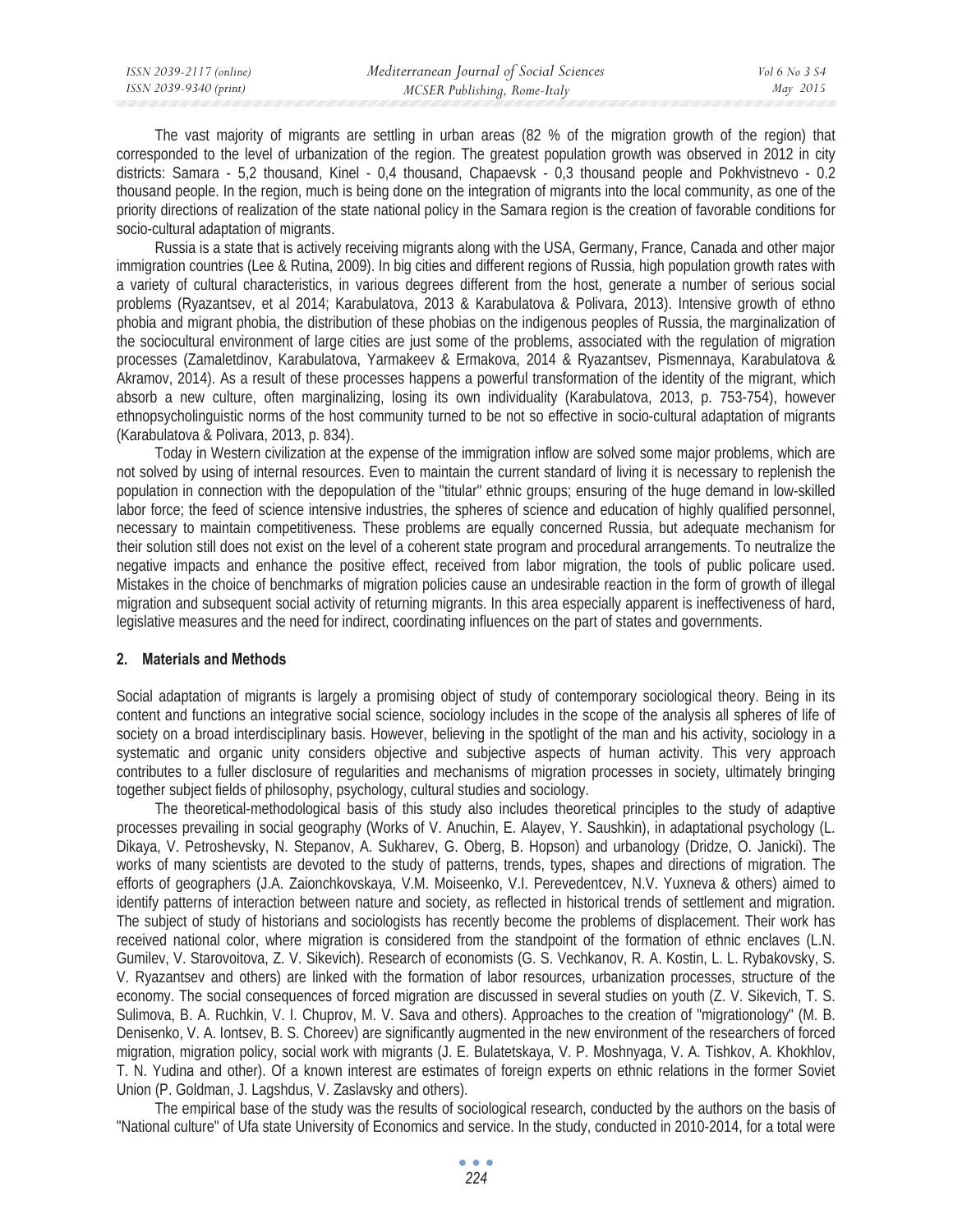interviewed about 480 respondents. The sample of respondents was carried out in two stages: 1) selection of respondents by place of residence; 2) selection of respondents by gender, age, nationality, education and duration of stay on the territory of the region. To poll two types of settlement of forced migrants are selected: a dispersed and compact. The sampling bases were the data of Migration service of the Russian Federation on the number, age composition, place of origin and resettlement of forced migrants, as well as the data of Russian State Statistics Committe on the demographic composition of the population.

Simultaneously with the migrants were interviewed different groups of the local population. The obtained results were subjected to analytical description, correlation analysis, along with the methods of descriptive statistics.

As it is known, any activity always involves three aspects: motivation, purposeful and executive (Romm, 2002). Purposeful activity is always associated with social (including adaptive) needs of the individual. Having a goal that is associated with the necessity to meet the needs, the individual finds himself in a situation of choice. The implementation of the objectives of adaptive activity involves, therefore, a series of procedures:

- 1) the realization of adaptive needs that require satisfaction;
- 2) awareness of ways of it satisfaction;
- 3) finding the means of satisfying the needs;
- 4) the implementation of the activity (manifested in adaptive behavior as the response of adaptants on changes in the social environment), designed to meet adaptive need;
- 5) the consequence the interpretation of the achieved results from the point of view of their compliance with the perfect original goals and individual needs.

Each of the stages that precede direct action, and it requires the satisfaction of the need for information, without which appropriate activities are fundamentally impossible.

# **3. Results**

The success of social adaptation of migrants depends on several internal and external factors. Internal refers to the degree of mainstreaming the needs of migrants in positive social relationships, self-actualization and self-realization in work. External - the degree of acceptance of migrants by the host society and its ability to provide the necessary in the process of adapting of the identity of the migrant to new conditions of life, support and assistance. Adaptive activity is two – sided activity. Subject and spiritually influencing the social environment, person in the process of adaptation in this new adaptive environment converts himself through parallel fixture of own worldview and inner peace to the initiated by external changes. This is an active subjective nature of social adaptation of personality in the process of material and spiritual life.

In the region one of the priority directions of realization of the state national policy in the Samara region is the creation of favorable conditions for socio-cultural adaptation of migrants. This is the development and implementation of special programs, related to the integration and adaptation of arriving to Samara region foreigners. It is policy of the region, which is doing everything to strengthen the national unity of Russia and preserve the ethnic and cultural identity of the peoples of the Samara region. Thus, since 1994 in the region realized the regional target programs "Revival", "Different, but not wrong - peace through culture", "the Development of civil society" and others were realized. In December 2013 the Decree of the Government of the Samara region No. 803 "On approval of the State program of the Samara region "strengthening the unity of the Russian nation and ethno-cultural development of the peoples of the Samara region (2014 - 2020)" was signed. The State programme is aimed at strengthening the unity of the multinational people of the Russian Federation (the Russian nation) on the territory of Samara region."...In recent years in the Samara region on the background of increasing migration flows the changing of ethnic structure of the population, the rise in extremist movements and migrant phobia among the youth, ethnic and religious intolerance are also observed (v. Cuxie Avrali of Elkhovskiy district, v. Krotovka of kinel-cherkass district, v. studentsi of Khvorostyanski district).

The key problems in the area of the state of interethnic relations in the Samara region are: weak Russian civil identity with the increasing importance of ethnic and religious identity; ethno-political and religious-political radicalism and extremism; increase of the number of external labor migrants and their low socio-cultural adaptation to the host community; insufficient coordination of resources in order to achieve the harmonization of interethnic relations, the strengthening of civil unity of the multinational people of the Russian Federation (the Russian nation). In recent years in the region has been observed the intensification of ethnic and cultural life that is manifested in the creation and registration of new national-cultural associations. In 2012, in the Samara region were created 18 local and 4 regional public Association, including 16 local and 3 regional national-cultural autonomies. In 2013, for the first time in the Samara region were established regional and local national-cultural autonomy of the Yezidis, Tajiks, Germans, Gypsies. Often the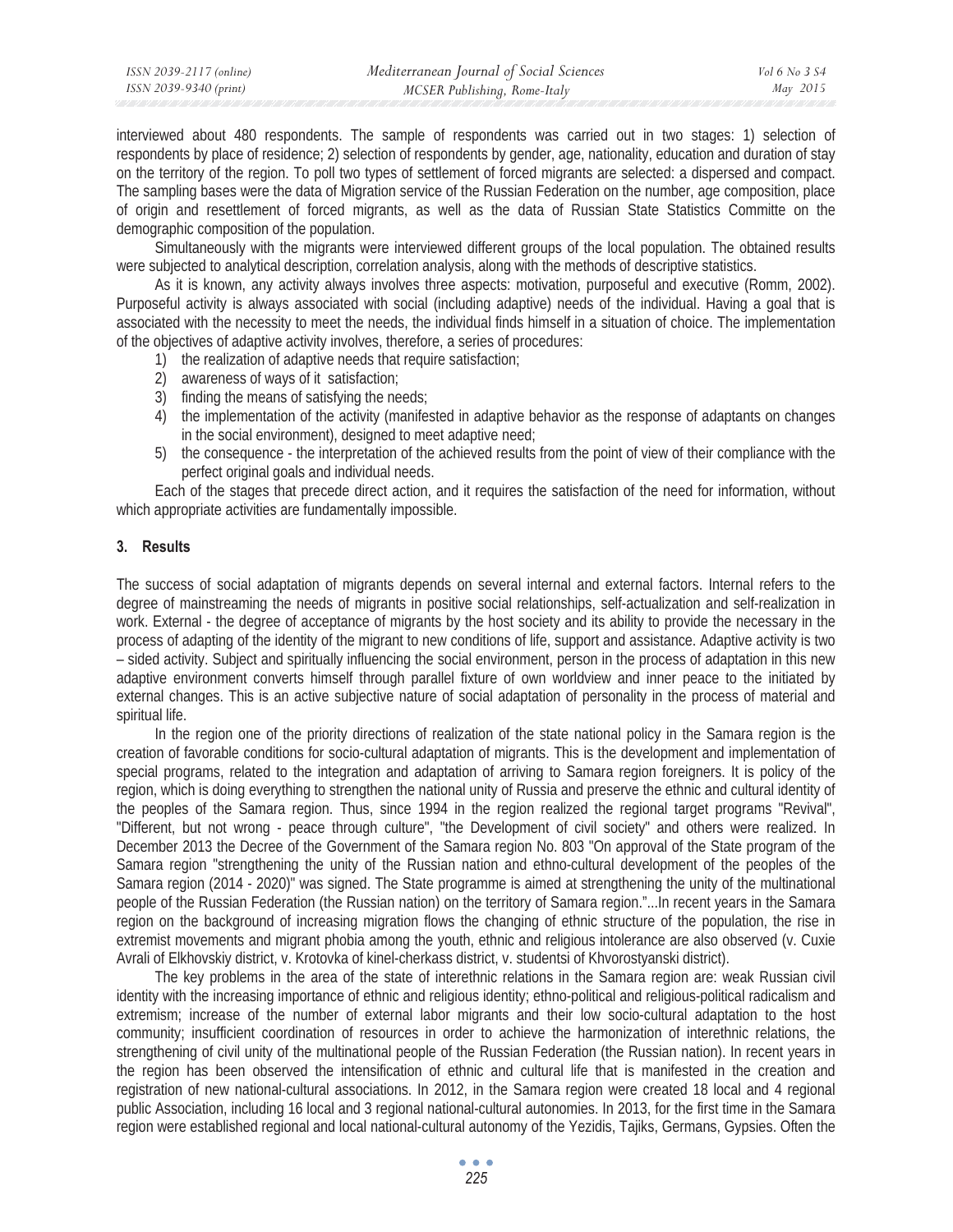emergence of new ethno-cultural associations and the intensification of social activities within one ethnic community lead to tensions between the leaders of these organizations. Reasons are in ambitious manifestations of leaders and also in the desire to receive preferential treatment from the state. In order to avoid the occurrence of conflicts within one ethnic group, the defacing of resources, the existence of destructive trends in the communities themselves, it is necessary to consolidate the asset in each national community. The formation of a single strong asset in the national communities is in a joint responsibility of state authorities and national-cultural public associations in the Samara region (decree of the government of Samara region No. 803). This State program was supposed to be a mechanism for the coordination of the state national policy in the Samara region, to develop regional strategies of ethno-cultural development, support dialogue between state authorities and public organizations, national-cultural and religious organizations. In "the Comprehensive plan for the harmonization of interethnic relations in the Samara region" a special section, which includes activities on adaptation and integration of foreign migrants is dedicated. In the State program of the Samara region "Promotion of employment of the population of the Samara region for 2014-2020" is included the sub-programme of "Social adaptation and integration of migrants arriving in Samara region, for 2014-2016" (Annex 1). The aim of the Subprogramme is to establish an effective model of adaptation and integration of migrants into account of the priorities of socio-economic development of the Samara region. Objectives of the Subprogramme: improvement of organizational and legal mechanism of regulation of the process of resettlement of migrants on the territory of Samara region; implementation of measures for social adaptation of migrants; promoting the integration of migrants in the host society. Total financing of activities of Subprogramme at the expense of means of the regional budget is 159210,5 thousand rubles, including: in 2014 - 79 413,2 thousand rubles; 2015 - 46 the total amount of 205.8 thousand rubles; in 2016 - 33 591,4 thousand [Subprogramme of "Social adaptation and integration of migrants, the online source].

In June 2014, in the building of the government of the Samara region a press conference with the participation of Deputy head of the FMS of Russia in Samara region D. Akimov, Minister of socio-demographic and family policy of the Samara region M. Antimonova and consultant of the Department of migration policy and integrated employment programmes of the Ministry of labour, employment and migration policy of the Samara region I. Danilochkina was held. It was about the organization of work with citizens of Ukraine who are arriving to the territory of the Samara region. In his speech, M. Antimonov said, "that on the line of work of the Ministry were registered 105 families (280 people) arrived to the Samara region from Ukraine. Of them, 140 people are of working age, 101 - children of preschool and school age and 24 of the pensioners. Most of them after the stabilization of the situation in the Republic hope to return to home. For refugees who have no relatives here a temporary stay on base of health centers, dispensaries, children's health centers will be prepared. The first place that will be open soon, will be designed for 100 - 200 people. On the basis of employment centers with FMS were created additional centers for receiving documents from citizens coming from Ukraine. Also, based on labour requirements, in the Province are identified priority areas of settlement of Ukrainian citizens. This is the cities: Syzran, Novokuibyshevsk, Chapaevsk, Kinel, Volzhsky, Krasnoyarsk and Sergius areas. For those who wishes to provide the refugees with financial and humanitarian assistance special Fund was created" [In the Samara an activity is carried out...., Internet source]. In 2008 in the city of Samara was published the guide "migrant Communities in the Samara region: ethnic and religious features" for the public, municipal officials and employees of law enforcement agencies. Here on the basis of attracted extensive picture of the ethnic and religious characteristics of migrants from CIS countries and far abroad, with recommendations on inter-ethnic business etiquette and cultural norms are provided. In June 2008, in Samara was established LLC "Volga interregional multi-function center for support of migrants". The centre provided assistance to foreign citizens and stateless persons, employers and their representatives in obtaining work permits, temporary residence permits and residence permits, as well as the migration registration at the place of residence, assisted the employers in obtaining permits for attracting foreign labor force, conducted medical examination with the issuance of documents required for submission to the FMS of Russia, helped foreign citizens and stateless persons in employment, provided expert legal advice, contributed to the study of legal, language, traditional culture of the Russian Federation. However, the support Center of migrants was not able to work in full, and in the autumn of 2009 was actually preserved. Later, in December 2012 in Samara on zavodskaya highway the hotel of economy class "Second capital", created specifically for migrant workers, began its activities (450 rooms). Daily payment for accommodation starts from 150 rubles. The hotel has minimum necessary for life: rooms (some can accommodate up to 10 people), showers, a cafe with affordable prices, as well as a private kitchen and a game room. All migrants can rent a room with a passport of their country. The migration registration can also be done in the hotel, from where all the data is sent to the regional office of the FMS (In Samara was opened the hotel for immigrants. http:// www.gr.ru/2012/12/27/reg-pfo/migrantanans.html).

In the Samara region there are currently 8 centers for training and testing of foreign citizens in the Russian language organized with: Samara state University (SSU), "the learning Center for foreign citizens", Togliatti state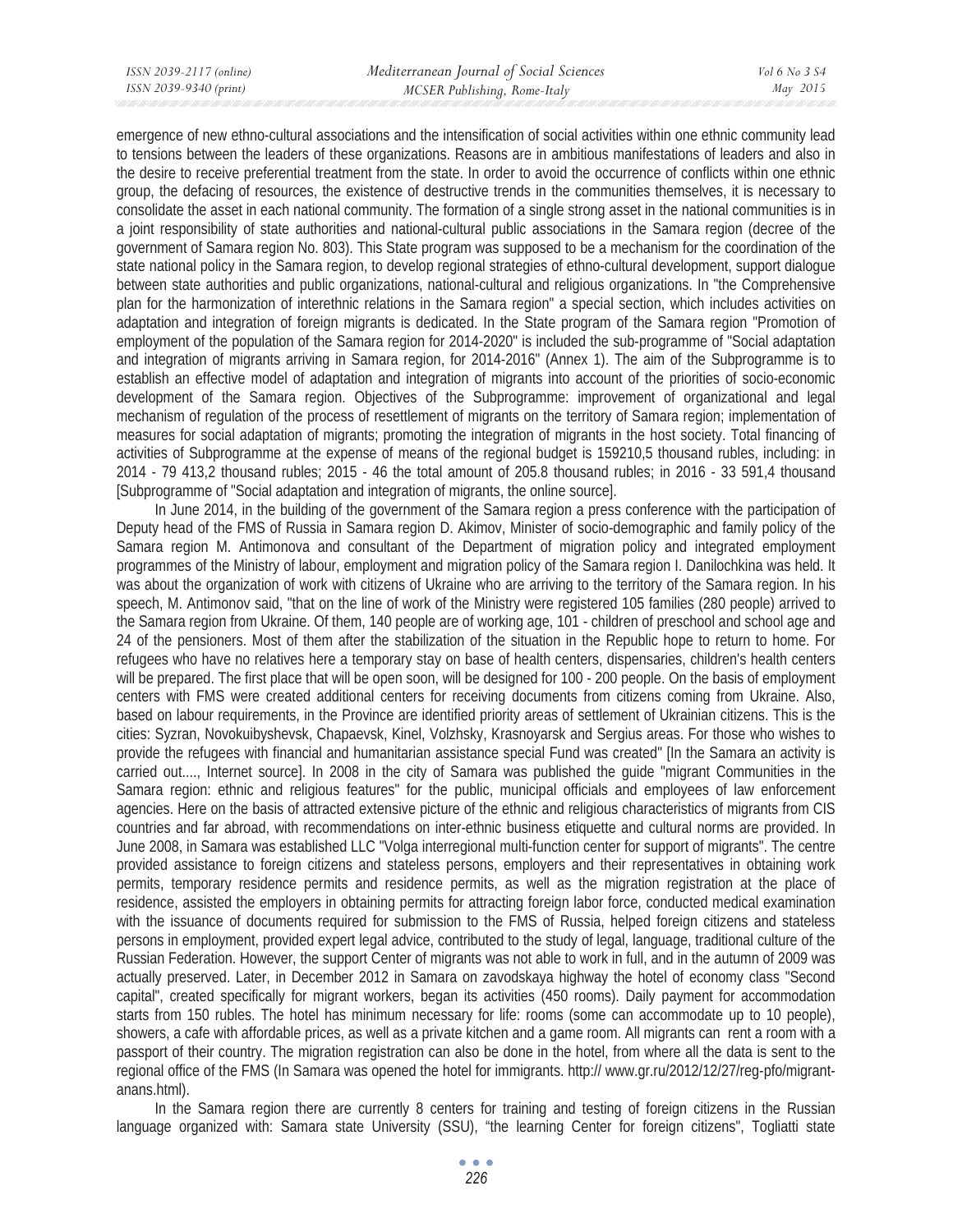| ISSN 2039-2117 (online) | Mediterranean Journal of Social Sciences | Vol 6 No 3 S4 |
|-------------------------|------------------------------------------|---------------|
| ISSN 2039-9340 (print)  | MCSER Publishing, Rome-Italy             | May 2015      |

University (TSU) "communication Centre", Tolyatti branch of the Russian Academy of national economy under the President of the Russian Federation, Volga state socially-humanitarian Academy (the humanitarian Academy), Samara humanitarian Academy (2 centers), Samara state economic University, NEE FVE "Vershina".

To the creation of favourable conditions for ethno-cultural development of the peoples of the Samara region, preservation of cultures, languages, traditions and customs contributes, established in 2001 in Samara "the House of friendship of peoples." With its support annually mass ethno-cultural events are taking place - Kazakh holidays "Kamal-Ait" and "Navruz", Korean "Solal", Armenian "Terendez", etc. Since 2008, in the House of friendship of peoples were held a free consultation on migration issues for migrant workers and stateless persons, where they were provided with information on legal acts of the Russian legislation, adaptive courses "School migrant" were also held, seminars on "What is necessary to know about local customs and traditions for the foreigner", where the representatives of the UFMS of the Samara region, SI MIA of RF in Samara region are coming out, a variety of manuals and brochures for migrants are produced,- says N.P. Osipova, the head of national and religious policy of the Department of monitoring of public opinion (Osipova, 2013, p. 9).

Important role in the process of adaptation of migrants in a new place plays also social institutions. These include a variety of community organizations and first of all - national-cultural associations. Representing the interests of different ethnic groups, national-cultural associations carry out legal right of the peoples on self-regulation, regulate within ethnic processes, on the one hand, and also perform a very important function of "intermediary" in the dialogue between the state and ethnic communities on the other, contributing to the satisfaction of social needs.

Today on the territory of Samara region are registered more than 100 national-cultural public associations (LLC "League of Azerbaijanis of Samara region", Kirghiz organization "Manas-Ata", Tajik "Payvand-Unity", "the Uzbek community", etc.), also including 43 national-cultural autonomies of local, regional and Federal significance. In 2007, was registered with the Federal national cultural autonomy of Russian Kazakhs with center in Samara.

The purpose of the associations is the growth of national consciousness of the peoples of the Samara region, the revival and development of their national cultures. At the present time in Samara approximately 17 Sunday schools (Azerbaijani, Armenian, Georgian, Kyrgyz, etc.) are created and operate. The majority of national-cultural associations have its own publication. In the region with different frequency are published the following newspapers: the German "Volga-kurier", Ukrainian "Promin", Turkic "Azan", Kazakh "Ak zhol" Azerbaijan "Ochag", Kirghiz "Enee til" etc. Their target audience - labour migrants, the authorities, total circulation of ethnic newspapers is about 15 thousand copies.

In September 2014 in the village Zubchaninovka took place the opening of the Counseling center on the issues of the Gypsies population. However, a large group of Gypsies are not included in the social and cultural life of the Samara region, they remain in isolation; there are problems with the education of Gypsy children. Moreover, they are in need of help and support for more active involvement in the modern life of Russia. To this aim, the Administration of the Governor of the Samara region in the framework of implementation of the state program of the Samara region "strengthening the unity of the Russian nation and ethno-cultural development of the peoples of the Samara region (2014 - 2020)" (decree of the Government of the Samara region from 24.12.2013 No. 803) was supported by the project of opening a counseling center on the issues of the Gypsy population in the Samara region. Advising on the registration of the missing documents, information about possible social support, employment and starting one's own business, legal advocacy issues that can be discussed and resolved. In the framework of this project will be resumed publication of the regional Gypsy newspaper (Discovery counseling center on the issues of the Gypsy population).

Help in social integration and adaptation of migrants in the local community carry out also religious institutions of the Samara region. "The proportion of migrants, who came to work independently and do not address to their countrymen, go to the mosque for financial help, for information. In mosques of Samara, Tolyatti, Syzran, other cities, in rural mosques such support is provided constantly. Regional Spiritual Board of Muslims of the Samara region cooperates with the national-cultural organizations representing the interests of "ethnic Muslims", so the mosques know their contact numbers, address of the House of peoples ' friendship. However, there is no any special adaptation-integration programs in the Regional Spiritual Board of Muslims of the Samara region. "Every month, every Friday, we consider the application of Muslims who ask for help. Requests are different, including the treatment of migrants who, for one reason or another were left without means of subsistence. And Muslims, as possible try to help them. Also in the mosque migrants can bathe and freshen up, "says Imam of Samara mosque I. H. Safin. - To the mosque go Muslims who come to work in Samara region. This is mainly migrants from Uzbekistan, Tajikistan, Kazakhstan, a small part of Turkmenistan".

In the context of migration processes the social adaptation acts as a special type of social process aimed to include in the public life the categories of people who were artificially removed from this life under the influence of some extraordinary factors.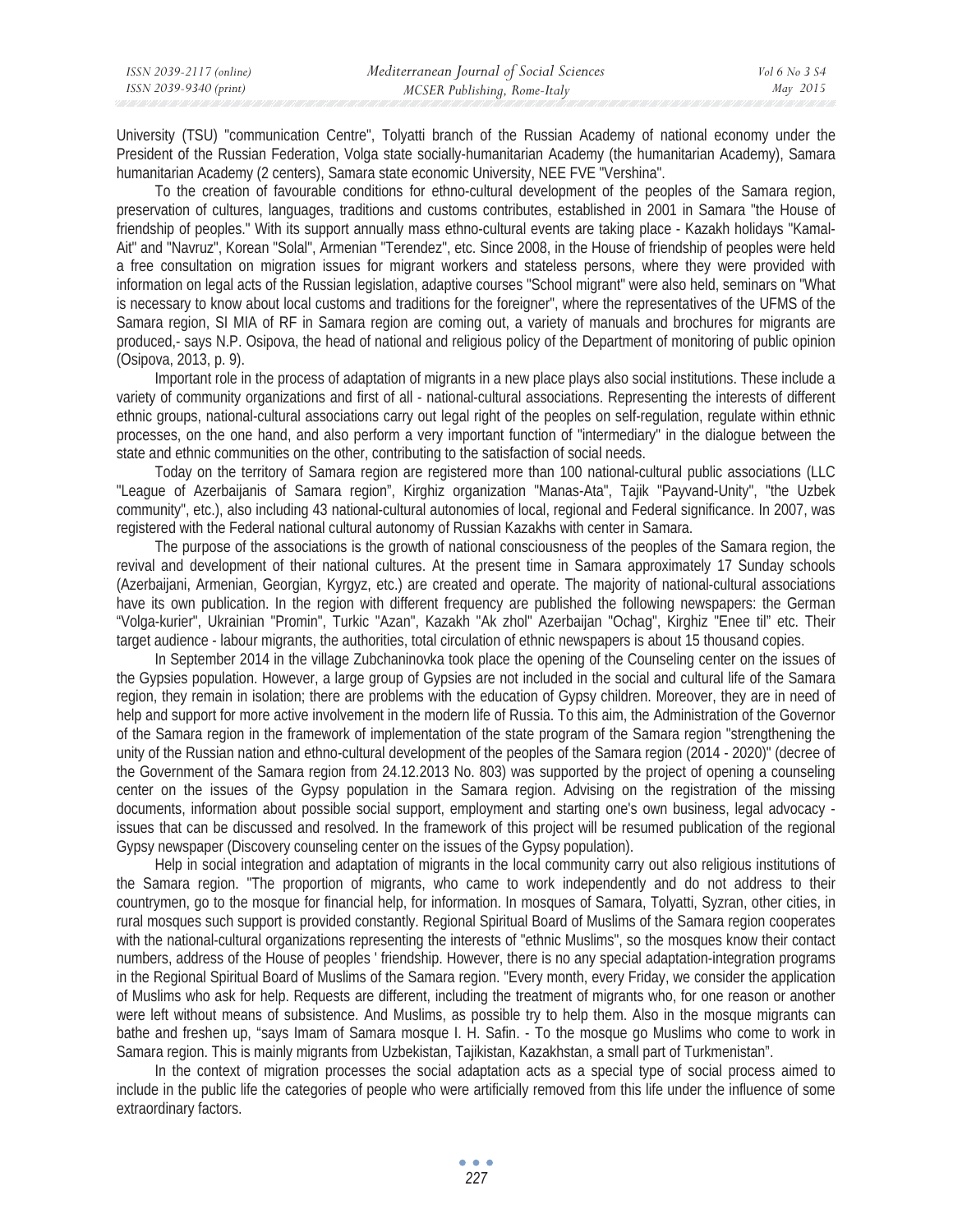## **4. Discussion**

The term adaptation (from lat. adaptatio - adaptation) as a scientific concept first appears in physiology in 2nd half of the XIX century by German physiologist G. Aubert and meant adapting the sensitivity of the organ of vision or hearing to the action of external stimuli. Currently, the adaptation is one of the most important interdisciplinary scientific concepts that have been widely and intensively analyzed in medico-biological, cybernetic and social sciences. In this article, we are interested in one of the most important types of adaptation - social adaptation, which we will consider in terms of social groups of forced migrants and local territorial community (Rybakovsky, 2003).

In several publications (V.V. Amelin, V.C. Belozerov, F.M. Borodkin, E. M. Vinogradov, Z.I. Kalugin, I.S. Karabulatova, L.V. Korel, R.A. Kostin, E.A. Melnik, S.A. Panarin, S.V. Ryazantsev et al.) the adaptation of migrants in different regions of Russia are highlighted.

Of particular interest for the development of sociological theories of adaptation of migrants are the works of L.V. Makarova, G.F. Morozova, L.L. Rybakovsky, N.V. Tarasova, V.D. Shapiro on theoretical modeling of migration behavior. Although in recent years, research on the problems of refugees and IDPs (internally displaced person) has become much more active, many questions remain insufficiently developed: the fundamental issues of methodological and conceptual issues associated with the disclosure of the nature of migration, identifying the causes, methods of measurement of its intensity and effectiveness still was not resolved.

## **5. Conclusions**

Today Russia faces the problem of adaptation in a variety of social, cultural and ethnic categories of foreign workers, the number of which, as projected researchers, in the coming years will only increase. Especially it is necessary to develop theoretical tools of research, which clearly distinguish the sociological aspect of the problem and the role of spatial factors in the adaptation of migrants in the territories of sustainable migration growth.

The high level of xenophobia and a low level of tolerance of the population, corrupt power structures and the lack of clear federal and regional policies for socio-cultural integration of migrants make difficult the inclusion of migrants into Russian society on the model of multiculturalism, which many researchers indicate as the only possible in a democratic state and conforming to international trends. However, its framework of interaction between migrants and the host community also may have a conflicting character. But, this model implies the willingness of the majority of society to accept cultural differences and accordingly modify social behavior in society, and even its social structure.

## **6. Aknowledgment**

Publication realized with the financial support of the Government of RHF and the Republic of Bashkortostan "Ural: history, economy, culture" research project number 14-11-02011 and research project № 14-11-02011 «The role of nationalcultural associations in the Volga region (the Republic of Bashkortostan, Tatarstan, Samara Region)"

## **References**

Barysheva, Y.S. 2007. Socio-cultural adaptation of migrants in the modern metropolis: on example of Moscow.

In the Samara region the work on the legalization of labor migrants is taking place [Electronic resource]. - Access mode: http://tltgrajdanin.ru/novosti-samarskoj-oblasti/v-samarskoj-oblasti-vedetsya-rabota-po-legalizacii-trudovyx-migrantov/

In Samara was opened the hotel for immigrants. http:// www.gr.ru/2012/12/27/reg-pfo/migrant-anans.html.

A report on the results and main activities of the DFMS of the Samara region for 2013 and the planning period of 2014-2016. V.: Current archive of VFMS of Russia in Samara region.

- Karabulatova, I.S. 2013. The problems of linguistic modeling of new Eurasian linguistic personality in multilinguistic and mental environment (by example of onomasphere). In the: Middle-East Journal of Scientific Research 17 (6), pp. 791-795.
- Karabulatova, I.S. & Polivara Z.V. 2013. Turkic and Slavs: bi-polylinguism in globalization and migrations (on an example of Tumen region) // Middle-East Journal of Scientific Research 17 (6): pp. 832-836.
- Karabulatova, I.S., Koyche K. & Gultyaev V.N. 2013. The Dialogue of Kazakh Steppe and Russian Forest: About the Character of Turkic-Speaking Linguistic Personality on the Territory of Russian-Kazakhstani Border-Zone // Middle-East Journal of Scientific Research 17 (7). pp. 853-858
- Karabulatova, I.S., Sayfulina F.S. & Ahmetova B.Z. 2013. Ethno-lingual aspect of modern functioning of Russian dialects in North Kazakhstan (on an example of Kostanai region). In the: World Applied Sciences Journal Issue 27 (Education, law, economics, language and communication). pp. 137-140.

Lee, J. & Rutina N. 2009. Naturalizations in the United States: 2008. In the: Annual flow report. http://www.dhs.gov/xlibrary/assets/